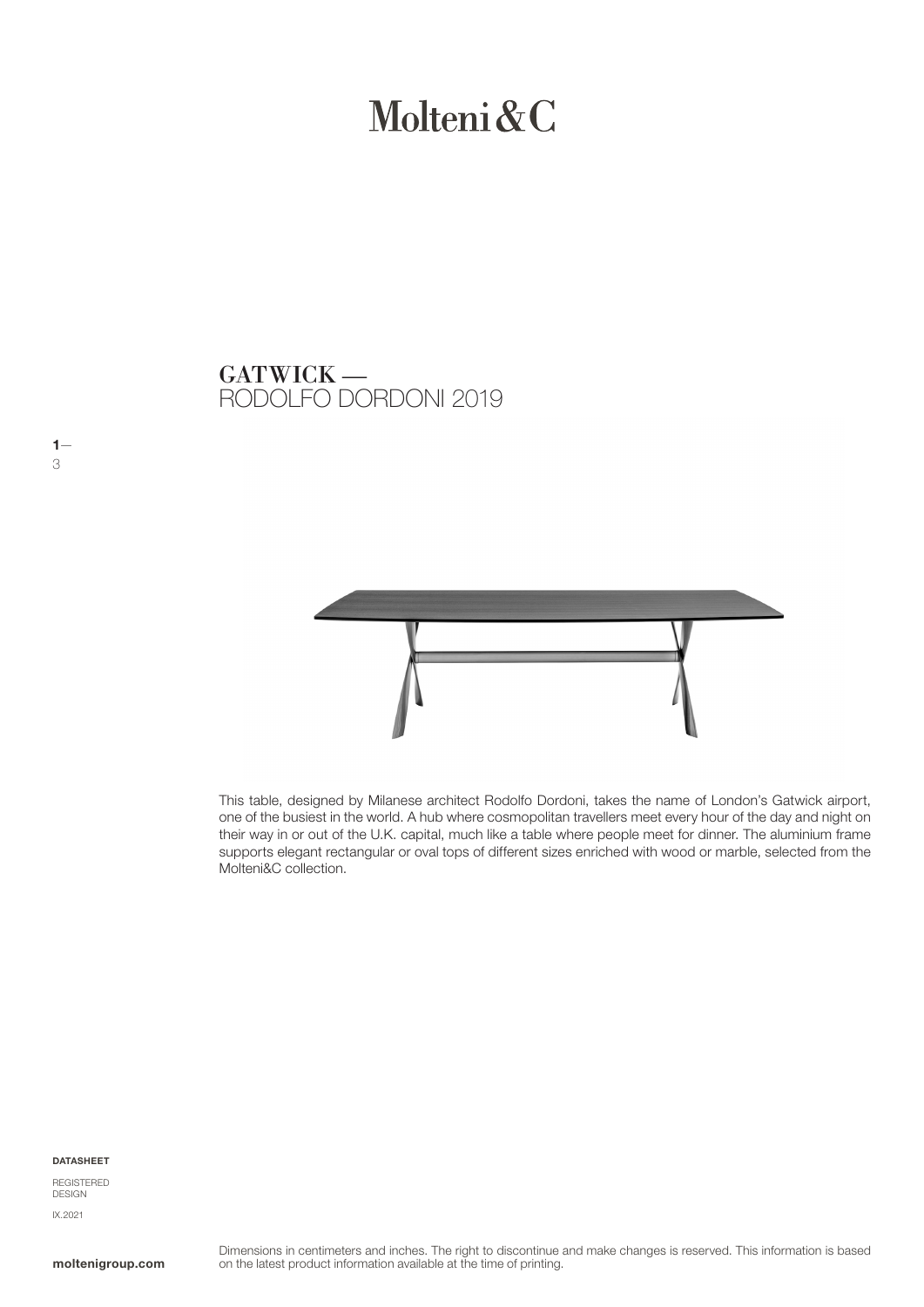GATWICK— RODOLFO DORDONI 2019

#### FINISHES

STRUCTURE FINISHES glossy zinc black chrome pewter colour (satin finish)

**\***WOODEN TOP FINISHES eucalyptus graphite oak walnut

### Molteni&C

 $2-$ 

3

MARBLE TOP FINISHES orient grey Sahara noir calacatta gold

**\***

Tables with wood top while stocks last. Check with the Molteni&C Sales Office for availability.

#### TECHNICAL INFORMATION

#### WOOD TOP

Shaped MDF panel covered with wood veneer in eucalyptus (Eucalyptus Globulus), oak (Quercus) or walnut (Juglans Nigra).

MARBLE TOP Marble in the range of finishes specific for the product.

#### **STRUCTURE**

In extruded aluminium, bent to form the leg, painted in a range of finishes specific for the product. Joint connects the leg with the aluminium crosspiece. Fixing bracket between structure and table top in metal with painted epoxy finish. Plastic feet with felt pads.

#### UNDERTOP

Chipboard panel covered with melamine facing.





#### DATASHEET

REGISTERED DESIGN IX.2021